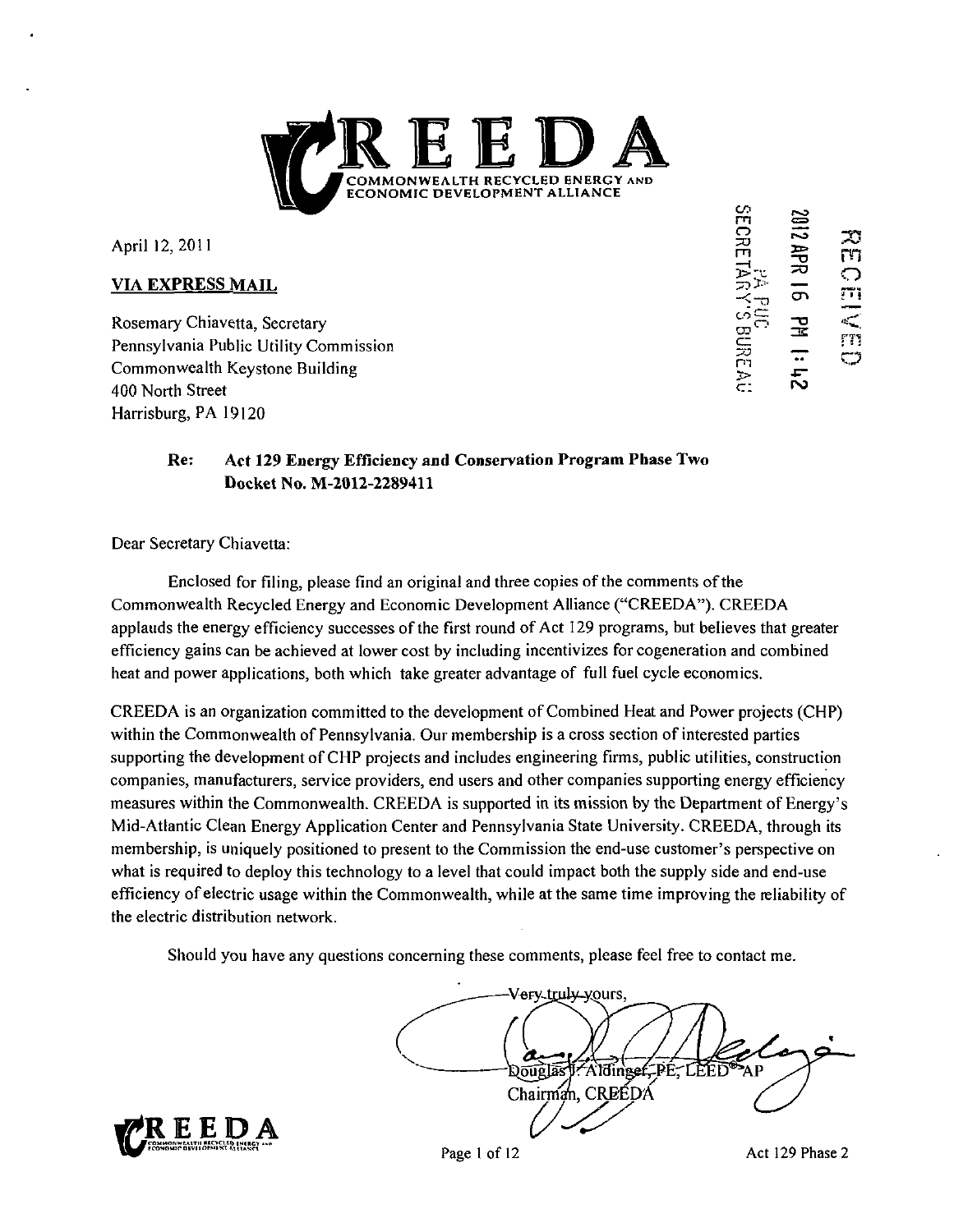## **BEFORE THE**



Act 129 Energy Efficiency and :

Conservation Program Phase Two : Docket No. M-2012-2289411

# COMMENTS OF THE COMMONWEALTH RECYCLED ENERGY AND ECONOMIC DEVELOPMENT ALLIANCE (CREEDA)

# I. INTRODUCTION

The Commonwealth Recycled Energy and Economic Development Alliance ("CREEDA")<sup>1</sup> appreciates this opportunity to submit comments in response to the Commission's March 1, 2012 Secretarial Letter at the above docket. CREEDA is a non-profit organization of participants that support the cost-effective deployment of combined heat and power projects. CREEDA members include govemment agencies, cogeneration technology providers, engineering and energy service companies and natural gas distribution companies.

CREEDA agrees with Chairman Powelson's statement at this docket that the fundamental goal of Act 129 was to empower the Commonwealth's electric consumers to take actions to control their electric energy consumption and associated costs by promoting energy efficiency and demand response. Real increases in efficiency can benefit both program measure

<sup>&</sup>lt;sup>1</sup> CREEDA participants joining in these comments are named at the end of the letter. Individual CREEDA participants may also be submitting individual supplemental comments.

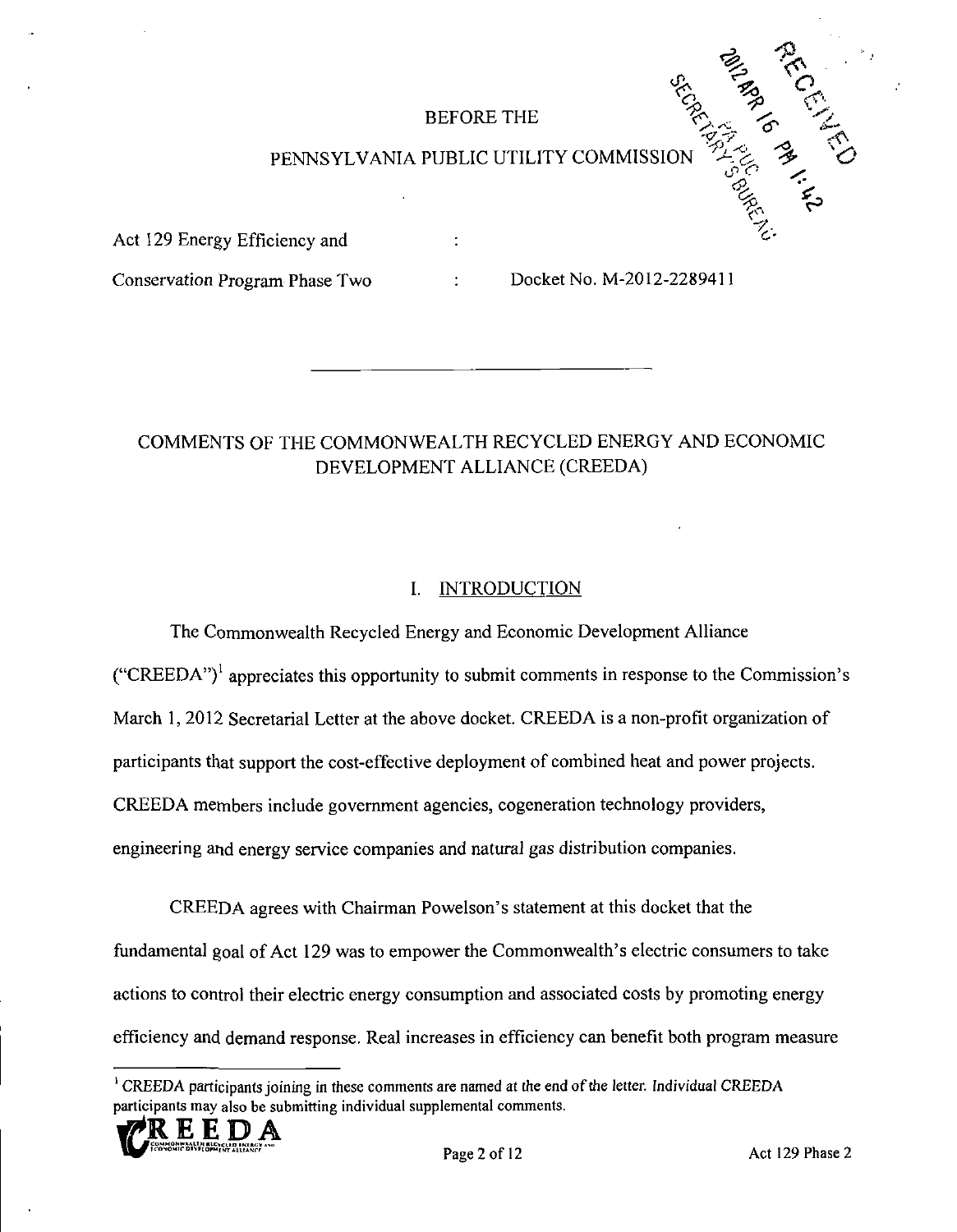recipients and all other customers by placing downward pressure on wholesale energy costs and by enhancing the Commonwealth's environment. As discussed in more detail below, gas-fired cogeneration facilities can play a powerful role in promoting the energy efficiency of the Commonwealth on a cost-effective basis, place significant downward pressure on wholesale electric (and natural gas) energy prices, reduce strains on electric distribution systems, play a significant role in bettering the Commonwealth's environment and encourage the use of locally produced natural gas to the economic benefit of the Commonwealth and its citizens.

CREEDA also agrees with Chairman Powelson that as the Commission considers the implementation of a second round of Act 129 programs, it is essential that the Commission be fully armed with "all of the facts ... to ensure the costs and benefits of these programs truly weigh in on the side of consumers" and that "any future Act 129 programs are effective uses of consumers' money."

CREEDA applauds the energy efficiency successes of the first round of Act 129 programs, but believes that greater efficiency gains could have been achieved at lower cost by including, for example, measures to incentivize cogeneration or other fuel substitution measures that would have been more cost-effective by incentivizing incremental efficiency gains related to full fuel cycle economics, which are quantifiable and measureable. CREEDA also recognizes, however, that the Commission was operating under a tight statutory implementation deadlines, and needed to study the fuel substitution and technologies such as Combined Heat and Power deployment in more detail, which subsequently occurred in the Commission's fuel substitution working group.

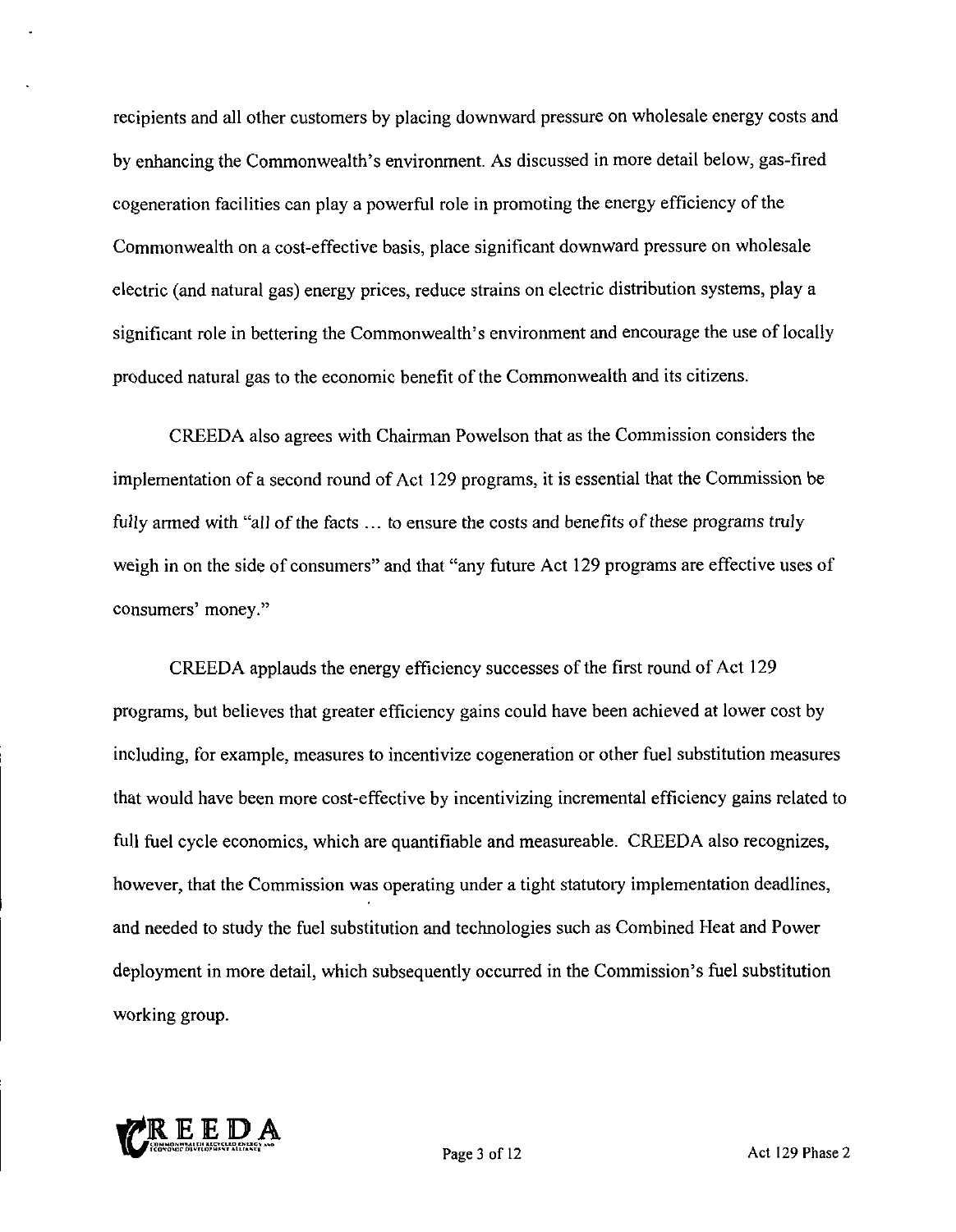In approaching a potential second round of Act 129 programs, the Commission should recognize that EDCs will have a natural bias against program measures that have the potential to eliminate or significantly reduce electric loads, since such programs may offer less opportunity for the EDCs to recover lost revenues through the base rate mechanisms available under Act 129. The Commission accordingly will need to take proactive measures to arm itself "with all the facts" in establishing any second round Act 129 programs by ensuring that interested parties will have the opportunity to propose program alternatives to those proposed by EDCs, and should take advantage of the additional time it will have in reviewing second round Act 129 filings and applying the experience it has gained to ensure that the most cost effective program measures are selected.

In this effort, CREEDA stands ready to work collaboratively with the Commission, EDCs and other stakeholders to make sure that the benefits of gas-fired cogeneration facilities are fully understood and considered, and that appropriate Act 129 program measures are adopted to appropriately empower consumers to control their energy costs through the use of cogeneration facilities.

## II. EXECUTIVE SIUMMARY OF RECOMMENDATIONS

CREEDA recommends:

• That the Commission establish a working group to address cogeneration issues to identify in a timely manner any potential remaining barriers, including existing or lacking policies, to the adoption of cogeneration programs into Act 129 programs, to ensure the Commission is fully armed with any necessary information. CREEDA previously

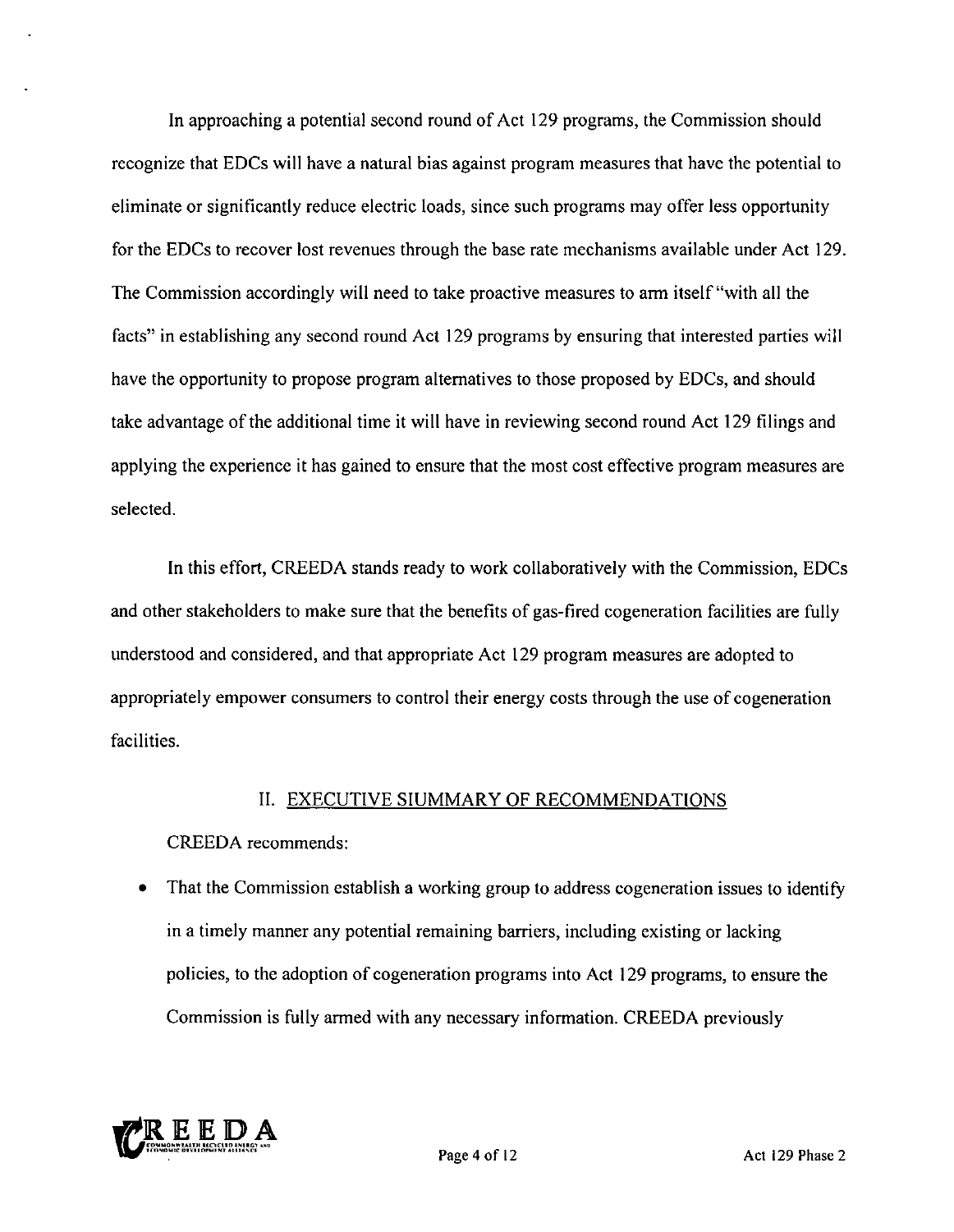presented this idea to Vice Chairman Coleman who believed a working group approach had merit.

- That the Commission requires EDCs, in any future Act 129 program filings, to either (1) propose distinct cogeneration programs measures and budgets or (2) provide an analysis explaining why such measures were not proposed and why the alternative program measures proposed will be more cost effective under the Total Resource Cost ("TRC") test.
- That the Commission requires EDCs to produce in a more transparent manner all underlying assumptions they will use in performing their TRC test calculations, to facilitate the review of such analyses by third parties and to enable alternative proposals to be submitted utilizing common assumptions so that the Commission may more easily compare and evaluate the available alternatives.
- To the extent specific cogeneration measures and budgets are not adopted, but "custom" programs are authorized, the Commission requires such customer programs to have clear rules indicating if cogeneration projects will be considered as custom measures and, if so, establish protocols to ensure that cogeneration projects will not be disfavored and that the mechanism for establishing potential incentive payments is clearly understood and transparent.
- That the Commission requires CHP be removed from the Special category included in most of the EDC Act 129 programs and that a specific category for CHP projects be created.
- Customers and project developers need specific certainty related to the grant levels provided by each EDC. Each EDC should create a budget as part of its Act 129 filing to

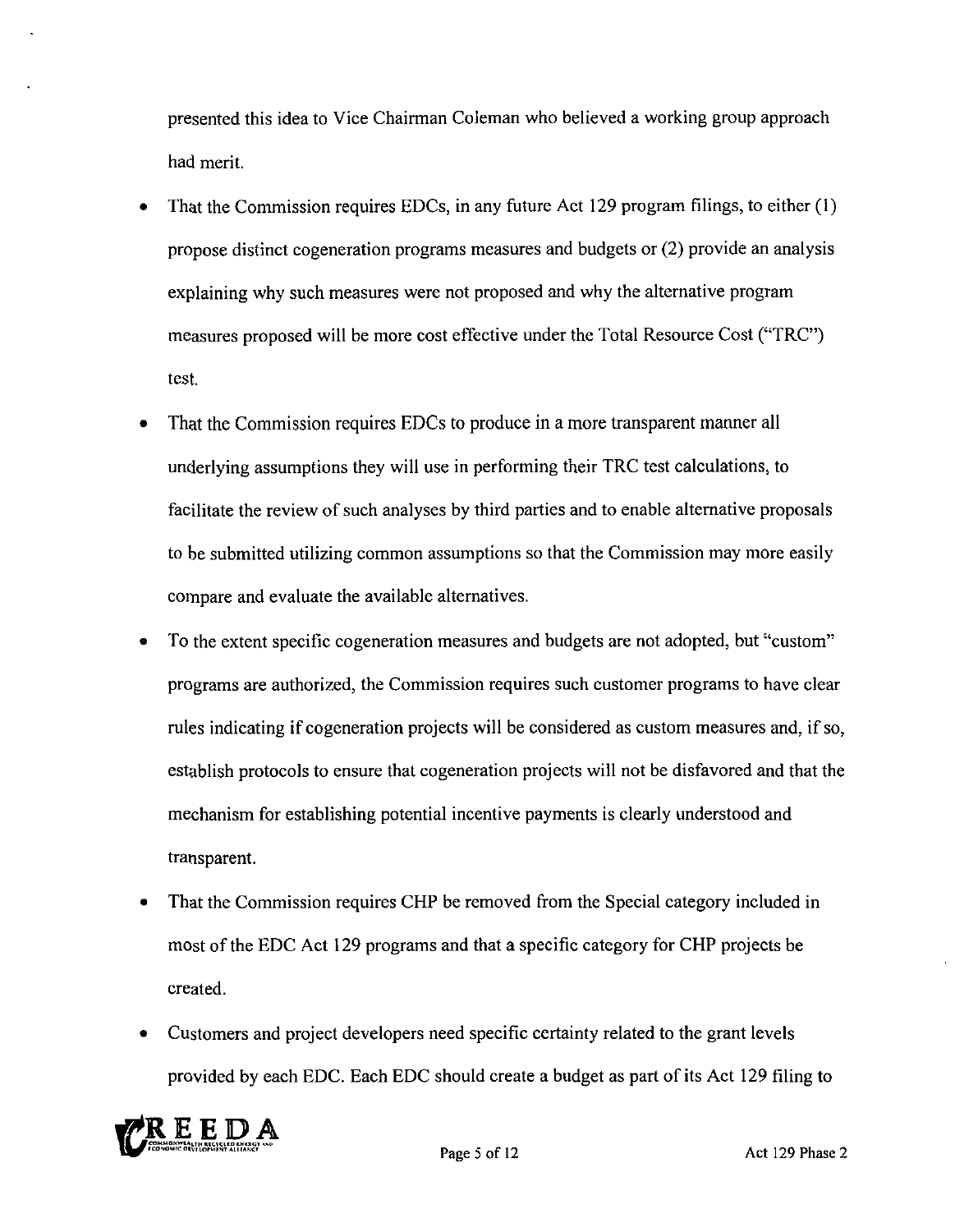support CHP projects. In addition each project should be provided specific financial support. This ensures both the project developer and the end use customer can assess the return on investment to make sure the project is viable prior to submitting the project to the EDC for approval. In current process where these types of projects are treated as one off or unique projects thwarts development efforts. Under the current Act 129 program, neither the customer or the developer have any idea of the potential level of support available to a project since it must be reviewed on its merits on a case by case basis. For CHP projects to be most effective they must deploy the excess heat created by the generating device. Since each end use application is different significant engineering design must be invested to fully understand the life cycle economics of the project. Customers and developers are hesitant to invest the time necessary to develop the project unless specific signals such as specific grant levels are spelled out.

CREEDA recommends AS A MINIMUM that each EDC create a budget and provide an incentive of 20% of the capital cost necessary to develop and construct a CHP project up to and including three (3) mega-watts. In no case should capital grant per project exceed a million dollars of incentive funding and all projects should have a simple payback of not less than four (4) years. CREEDA would further support shaping a program for larger installations up to 10 MW based on grant values (\$/kW) that decreases in proportion to size. The final program should be focused on maximizing the long term benefits the rate payer and establishing the best overall economic development program for the Commonwealth in light of the competition we face domestically and internationally.

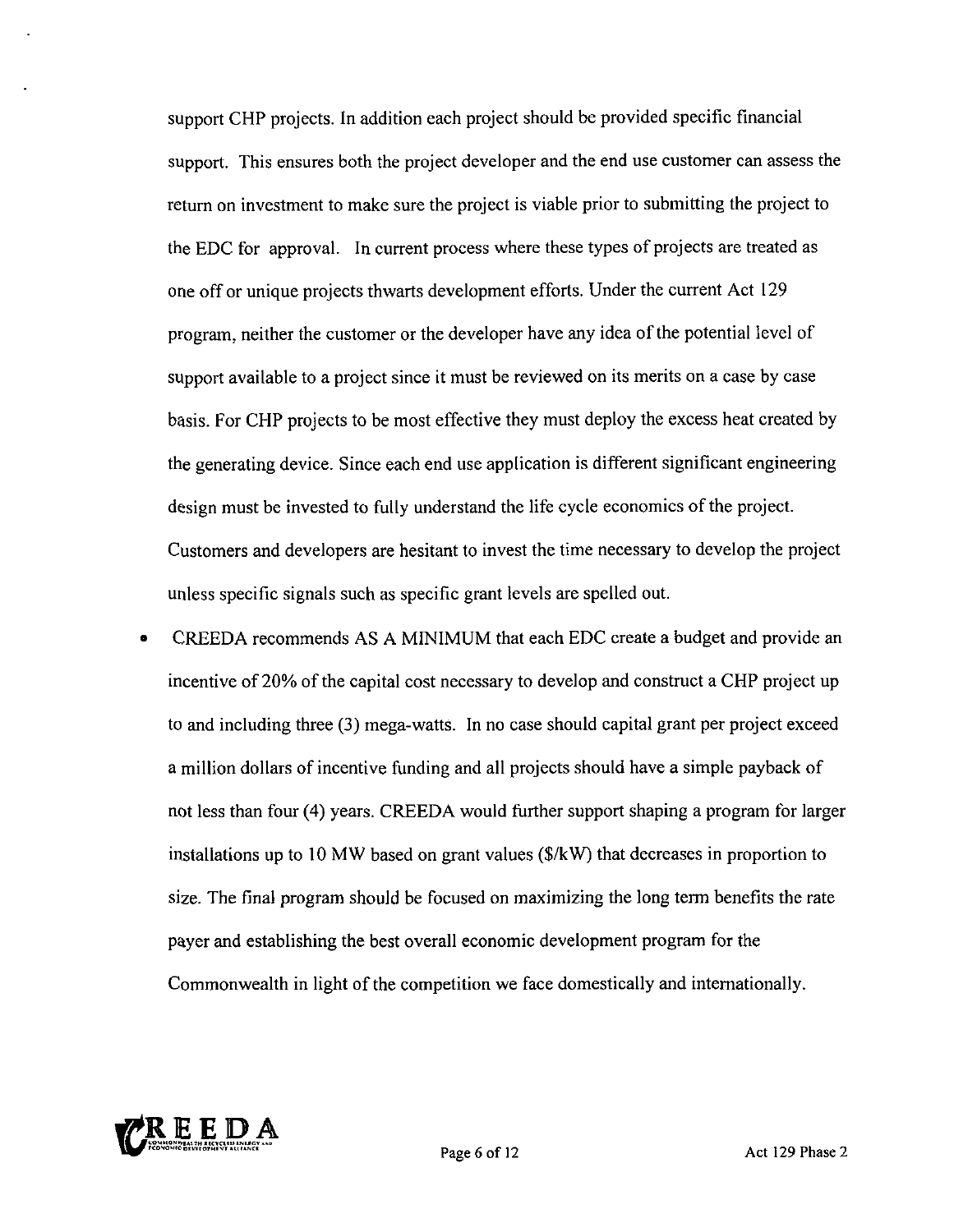#### III. THE BENEFITS OF GAS-FIRED COGENERATION

- Shale gas is a game changer that significantly enhances the economic, societal, and environmental benefits offered by Combined Heat and Power (CHP) in Pennsylvania. Low infrastructure investment, near-term realization, positive environmental impact and local job creation embodied in customer-based CHP make this an essential Shale gas utilization project. CHP can be deployed now; no infrastructure is required and the competitive benefits to Pennsylvania employers can be felt immediately.
- CHP lowers the marginal cost of electric power and reduces the need for the next generating unit or the utilization of relatively high-cost and environmentally unfriendly peak power.
- Shale gas (produced in Pennsylvania) fueled CHP delivers the lowest cost supply-side method of reducing carbon emissions while providing a non-intermittent and safe, clean energy supply.
- Small and large businesses can benefit from the economic drivers of CHP. CHP technology is scalable and can be deployed as small as 60 kW. CHP can be staged and added over time to support increased demand. CHP can support small to mid-size business growth within the Commonwealth immediately. Small businesses have felt the downturn of the economy to a larger extent than any other class of business. CHP incentives will allow small to mid-size businesses to deploy energy efficiency measures to operate more competitively within the Commonwealth.
- Customer-based CHP is more energy efficient and costs less than central station combined cycle power plants plus transmission and distribution systems necessary to deliver electricity at the margin. Pennsylvania currently has over 3,300 MW of CHP

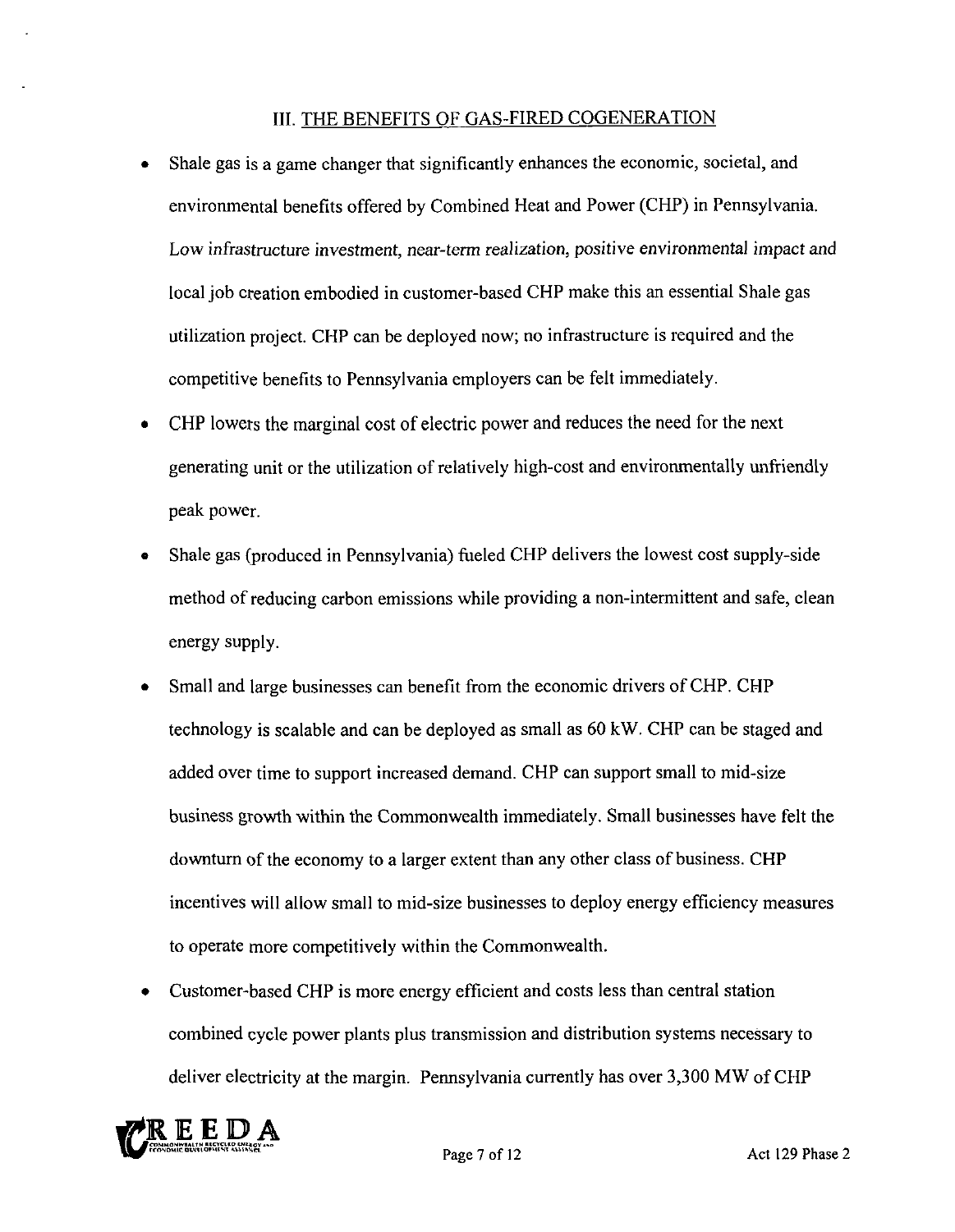(representing 10% to 12% of peak day demand) that was primarily built between 1985 and 1995 with the support of Federal PURPA regulations. However, over the past 15 years only 83 MW of new CHP have been built because policies have not encouraged CHP construction. In order to realize the many benefits of Shale gas-fired CHP, the Pennsylvania statutory framework should institute support measures for CHP.

- The PUC and the Pennsylvania General Assembly have expressed concern about reducing peak day demand and overall electric energy usage. These sentiments have manifested themselves in the Act 129 process. CHP deployment can help delay the next generating unit, transmission line or distribution feeder and can be a significant new costeffective power generation source if the proper incentives and policies are developed. Due to that fact that CHP can be deployed in small increments, it should not have the negative impacts of large-scale generation projects can have on the grid and can be integrated into the power supply network seamlessly.
- The Department of Energy projects that Pennsylvania has a total CHP market potential of 7.2 GW without export (sold back to the EDC) that can be used within the customers fence and 11GW with export.
- CHP uses 40% less primary energy than grid power and natural gas boilers.
- CHP reduces carbon emissions by over 50% versus grid power and natural gas boilers.
- CHP can provide reliable base load electricity, heating, and cooling during 8,000 hours or  $+90\%$  of the year.
- CHP provides waste heat conversion to cooling that further reduces electric consumption.
- CHP uses 1.5% of the land area and removes 788% more carbon dioxide than photovoltaic solar per dollar invested.

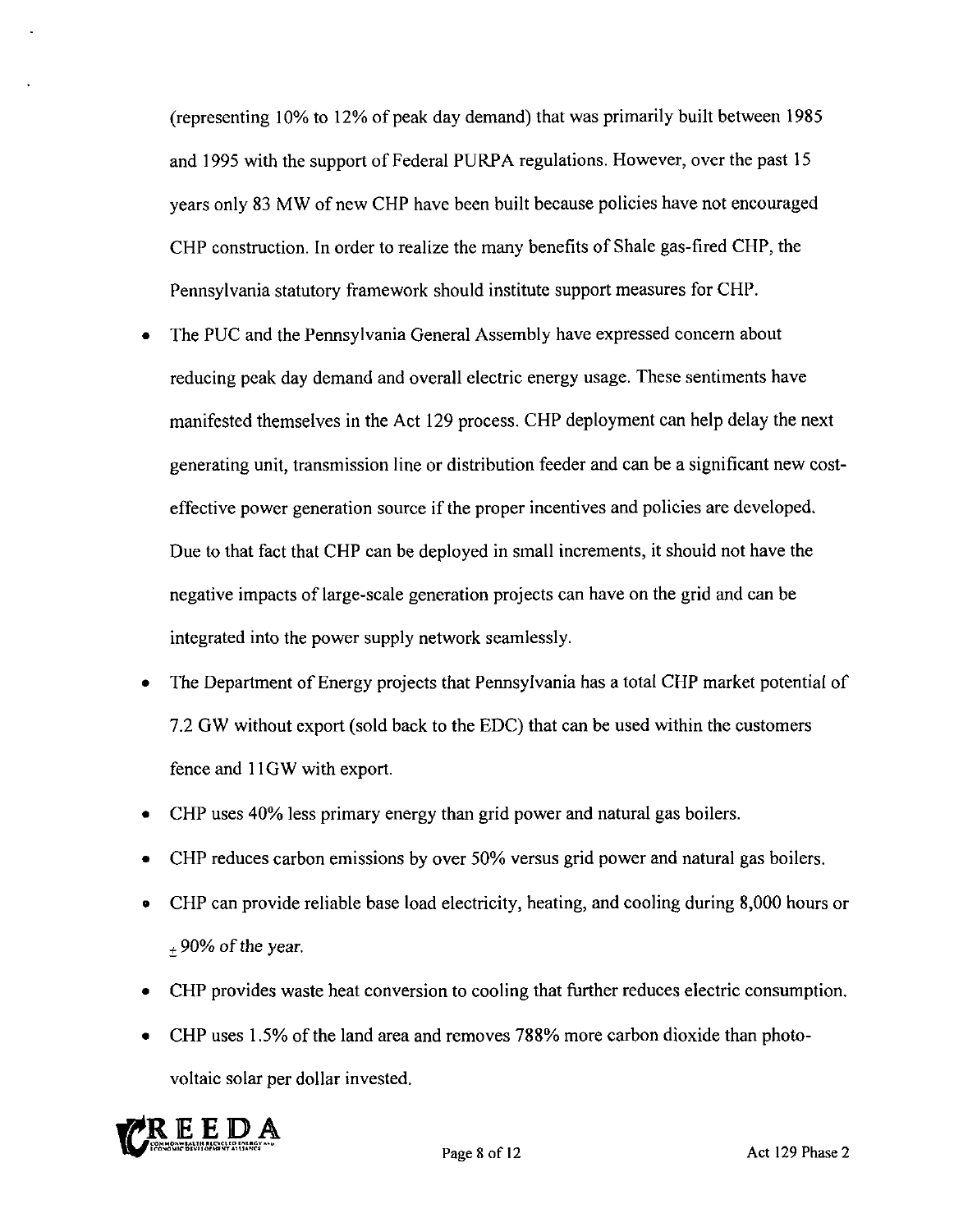#### IV. LESSONS LEARNED

CREEDA compliments the commission on its efforts to date implementing the Act 129 program. Significant value has been captured by the customers of the EDCs in Pennsylvania without a negative impact on the EDCs themselves. Much has been accomplished in one of the most difficult economic climates in which many businesses have operated over the last twenty to thirty years. The Act 129 accomplishments to date have been significant and all should be pleased with the effort and the result; however more can be done.

EDCs should be encouraged to support projects where the actual reduction in peak day demand and overall demand can be measured on a straightforward basis. CHP installations have demonstrated performance at a load factor of over 85% on an annual basis. Maintenance can be scheduled during off-peak periods, allowing the system to operate during the hottest 100 hours of the peak summer demand period. In addition, the efficiency gains and cost savings in full fuel cycle economics are easily measured and documented. EDCs should be encouraged to incentivize projects on a straight forward and on a prescriptive basis (known incentives) to encourage incremental efficiency gains, no matter what the fuel source. By allowing the EDCs to treat CHP projects as "Special" projects or unique one-off projects, the market is not given the correct signals to invest and further develop these types of projects.

#### V. SUGGESTED CHANGES TO THE ACT 129 PROGRAM

CREEDA recommends the following changes to the ACT 129 Program:

• EDCs should be encouraged to seek greater efficiency gains through lower costs by encouraging the use of technology that supports full fuel cycle economics.

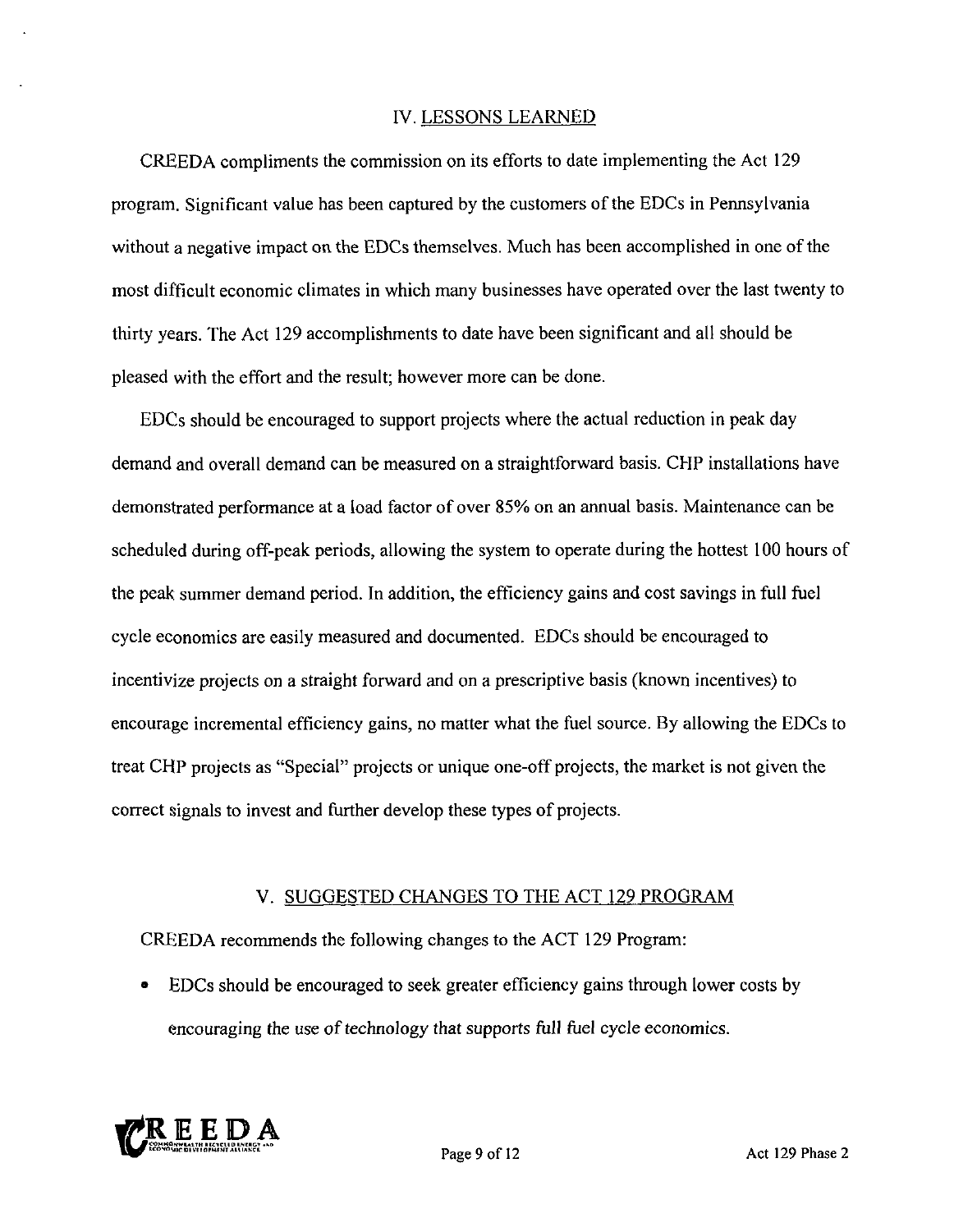- Combined Heat and Power projects (CHP) should be afforded its own incentives so the correct market signals are sent to both end-use customers and project developers.
- The Commission should encourage the use of technology where the savings in both peak day demand and overall demand can be easily measured.
- AS A MINIMUM, each EDC should be required to prepare a budget to support CHP projects. We believe incentives should be at a level of 20% of the capital required to develop and construct a CHP project, with no single project receiving more than \$1 million of incentives. All projects should not be funded beyond a four year payback. CREEDA would further support shaping a program for larger installations up to 10 MW based on grant values (\$/kW) that decreases in proportion to size. The final program should be focused on maximizing the long term benefits the rate payer and establishing the best overall economic development program for the Commonwealth in light of the competition we face domestically and internationally. Note: Other states with natural gas have incentivized CHP project with similar programs. For example, New Jersey recently passed \$2.00 per watt or 30% of a hot water CHP and 40% of Tri-Generation capital cost.

#### VI. CONCLUSION

CREEDA applauds the Commissions efforts to date; much has been gained and much learned.

Since the launch of the Act 129, much has changed. Marcellus Shale gas is an absolute game changer for the Commonwealth and, once fully deployed, will bolster the economic vitality of the Commonwealth of Pennsylvania. Regulatory policy that supports full fuel cycle economics and least-cost deployment is good for the Commonwealth and good for the EDCs themselves. A more competitive business climate fueled by low-cost energy will attract both

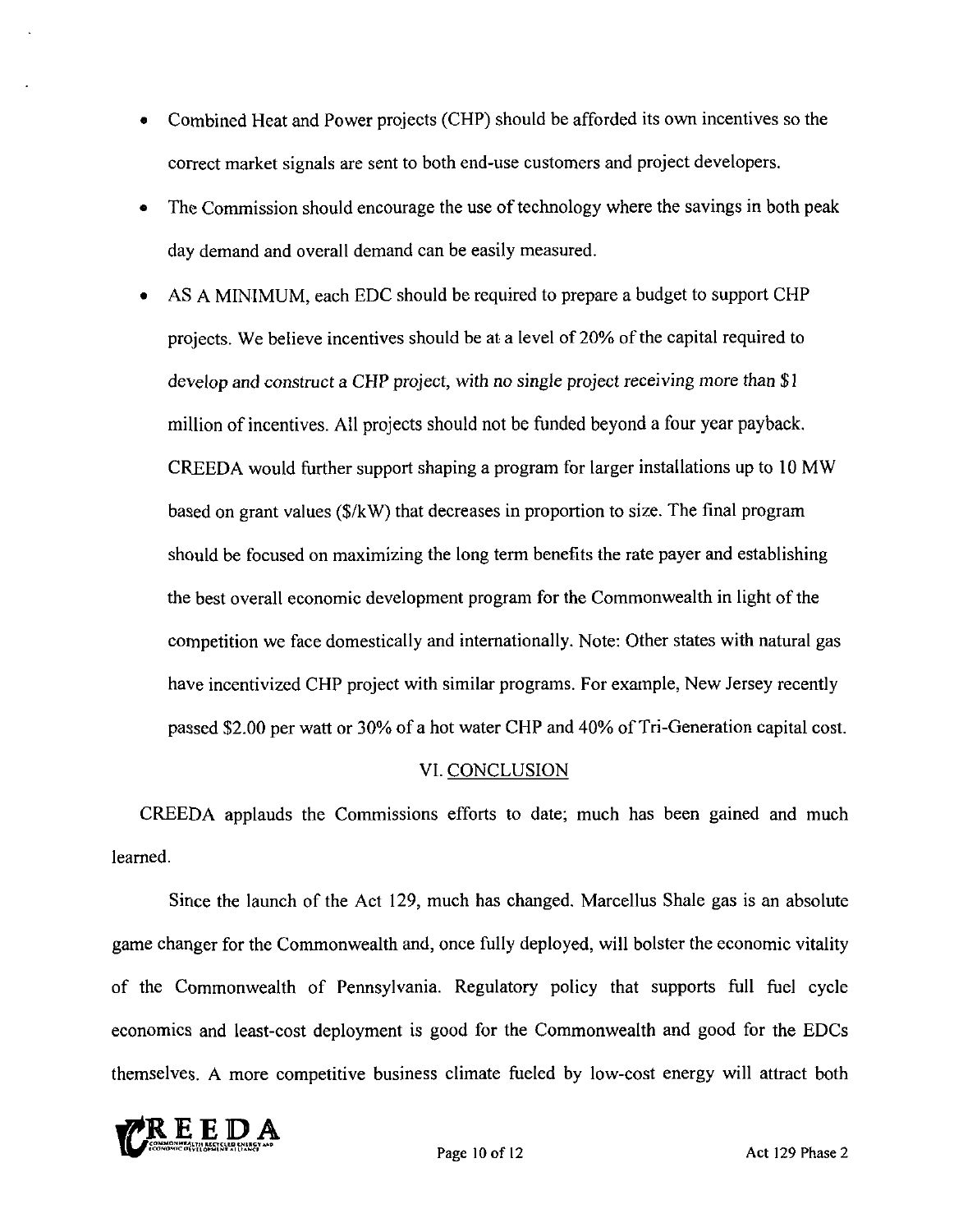business and industry to the Commonwealth, where all win through growth. CHP and Marcellus Shale gas can be deployed now and significantly enhances the economic, societal and environmental benefits for all within the Commonwealth. It provides for low infrastructure investment, near-term realization of the benefits, positive environmental impact, local job creation through more competitive business and industry and requires a small level of support to take hold. CREEDA encourages the Commission to adopt its comments and stands ready to support any type of collaborative working group to impact the Act 129 process in a positive way.